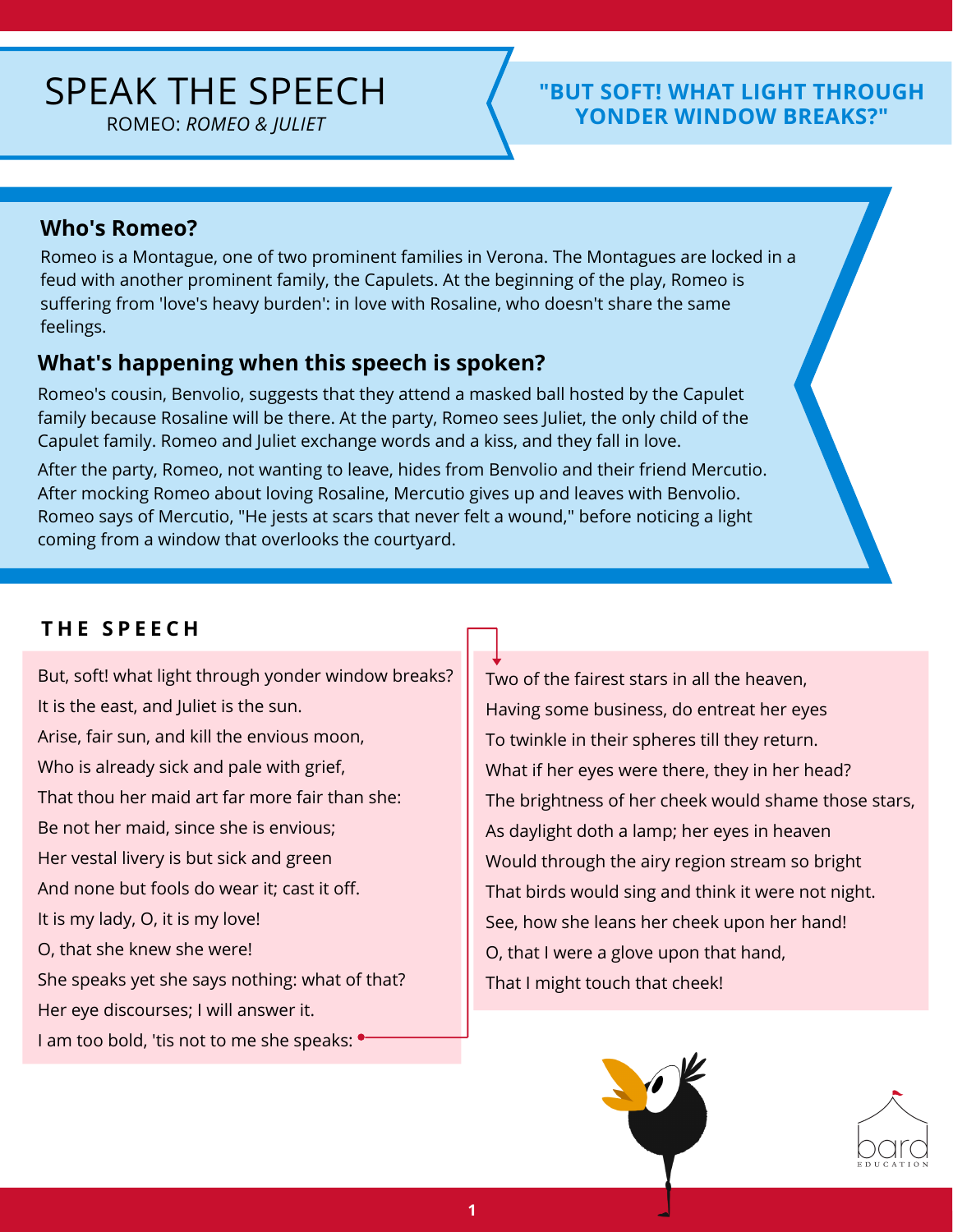### **T H E S P E E C H : I N D I V I D U A L T H O U G H T S**

Here's the speech, broken down into individual thoughts. Please note: this is just one way to breakdown the thoughts. It's subjective!

| But, soft!                                                                                                                                |                                                                                          |
|-------------------------------------------------------------------------------------------------------------------------------------------|------------------------------------------------------------------------------------------|
| what light through yonder window breaks?                                                                                                  | Her eye discourses;                                                                      |
| It is the east, and Juliet is the sun.                                                                                                    | I will answer it.                                                                        |
| Arise, fair sun, and kill the envious moon,<br>Who is already sick and pale with grief,<br>That thou her maid art far more fair than she: | I am too bold,                                                                           |
|                                                                                                                                           | 'tis not to me she speaks:                                                               |
| Be not her maid;                                                                                                                          | Two of the fairest stars in all the heaven,<br>Having some business, do entreat her eyes |
| since she is envious,<br>Her vestal livery is but sick and green                                                                          | To twinkle in their spheres till they return.                                            |
| And none but fools do wear it;                                                                                                            | What if her eyes were there, they in her head?                                           |
| cast it off.                                                                                                                              |                                                                                          |
| It is my lady,                                                                                                                            | The brightness of her cheek would shame those stars,<br>As daylight doth a lamp;         |
| O, it is my love!                                                                                                                         | her eyes in heaven<br>Would through the airy region stream so bright                     |
| O, that she knew she were!                                                                                                                | That birds would sing and think it were not night.                                       |
| She speaks yet she says nothing:                                                                                                          | See, how she leans her cheek upon her hand!                                              |
| what of that?                                                                                                                             | O, that I were a glove upon that hand,<br>That I might touch that cheek!                 |

#### **W O R D S & P H R A S E S** (that might be new or have an unexpected meaning)

**But, soft –** this phrase is used to get someone's attention; it means hang on, be quiet **yonder –** at some distance, yet within view **breaks –** light can be said to break, or penetrate, darkness **east –** the sun rises in the east **maid –** this word can mean different things; here it means a servant or attendant

**fair –** the original meaning of this word was beautiful

**Vestal –** describes the priestesses who kept the sacred fire of purity at the Roman temple of Vesta **livery –** the official clothing worn by an employee or servant **cast it off –** take it off and throw it away **discourses –** has a conversation **entreat –** plead or persuade **spheres –** the places held by stars **the airy region –** the sky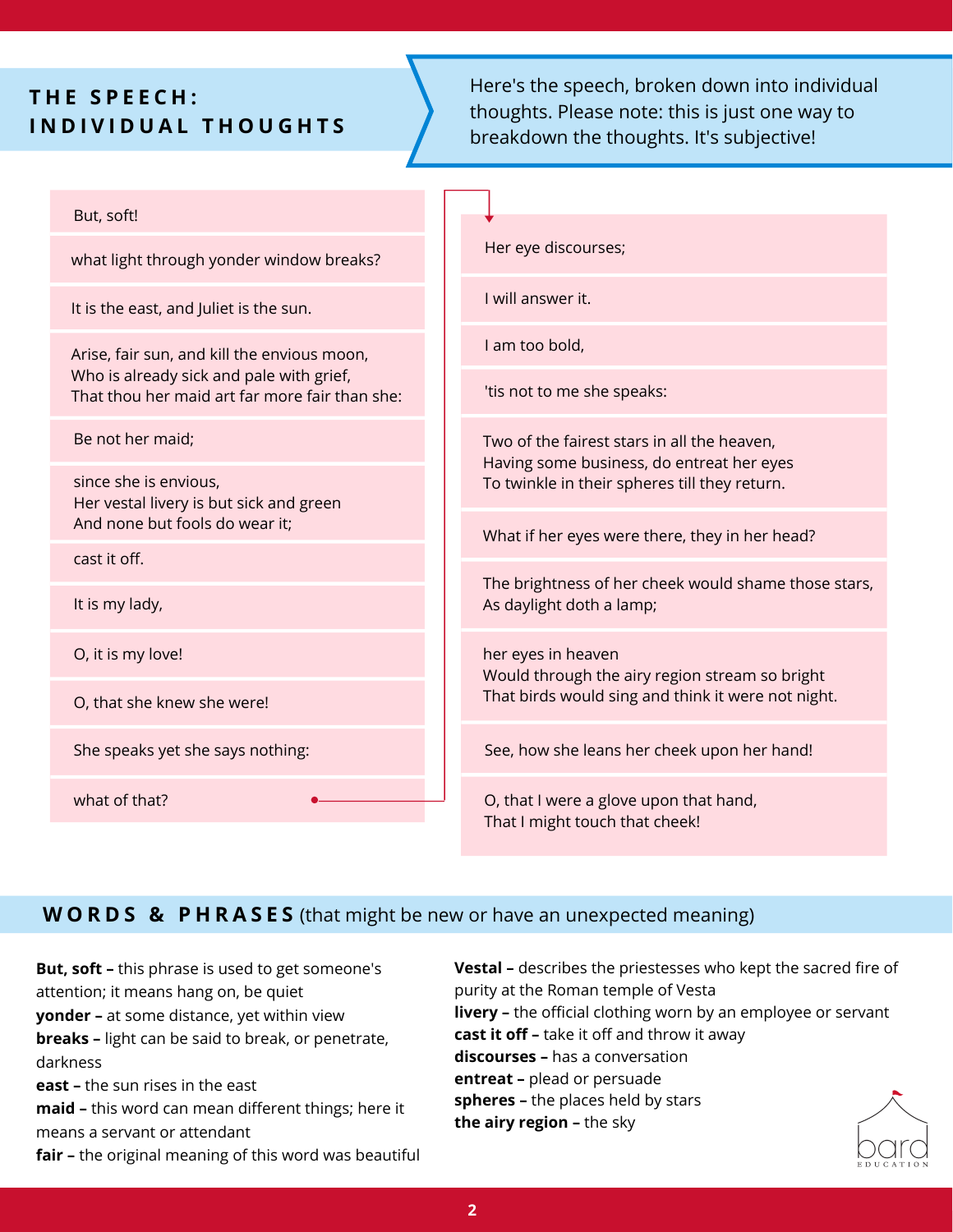## **E X P L O R E**

Use your brain, your heart, your imagination, your voice and/or your movement to embody this character and express yourself through the words. Try it lots of different ways as you follow these prompts.

#### **ACTIVITY #1: FXPLORE THE LANGUAGE**

### **Explore the words Explore the verse**

- Are the words short and simple, or long and complex?
- What do the words sound like?
- Are there any sounds that repeat?
- How many times does Romeo say 'O'? Does it mean the same thing every time?

- If you're able, speak the speech and throw a small ball or a rolled-up pair of socks as you say the last word of each verse line. It's a gentle toss, straight up in the air that you catch again. This is to give you an awareness of the end of the verse line. What do you notice? Do the thoughts end at the ends of the verse lines, or in the middle? Does it change at different points in the speech? Do they spill over?
- Now try speaking only the last word of each verse line and allow them to resonate with you. Some people believe that you can get a sense of the speech just from these words. What do you think?

#### **ACTIVITY #2: EXPLORE THE IDEAS**

The original versions of Shakespeare's play don't indicate when Juliet actually appears at the window.

do you think Juliet should appear? Note: don't assume that a printed edition of the play has the right answer. It might not.



#### **Where's Juliet? Who are you talking to?**

Because of more contemporary ideas about theatre and film, many people think that when a character is alone on stage, they're talking to themselves, but the tradition was very different for Shakespeare. When Shakespeare's characters • Look closely at Romeo's speech. When are alone on stage, they're usually talking to the audience.

- How does this change your sense of what's happening for Romeo in the scene?
- Look closely at Romeo's language. Are there times when Romeo is addressing someone or something other than the audience? When and who?